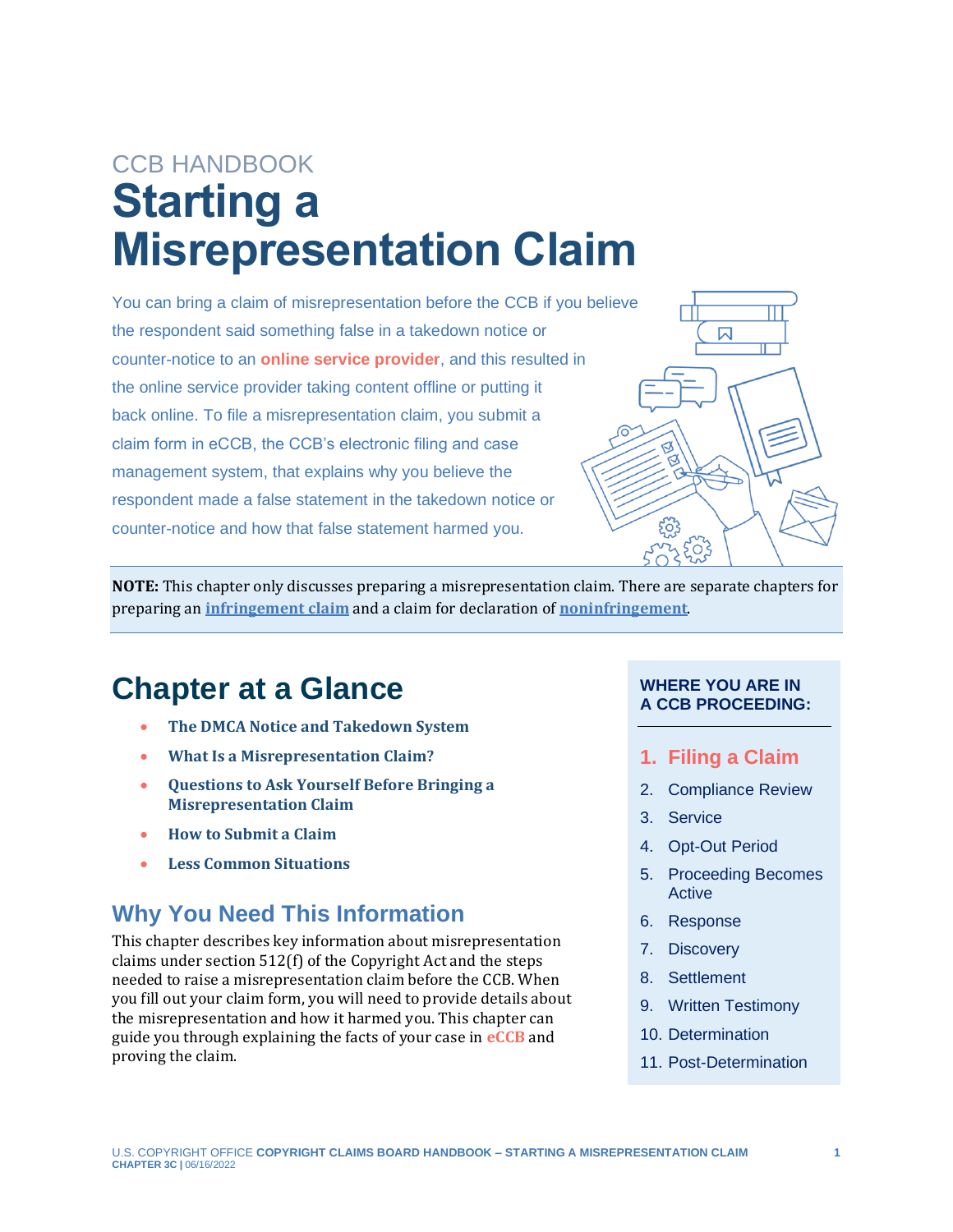#### **HOW DID YOU GET HERE?**

If someone made a false statement to an online service provider in a takedown notice or counter-notice about alleged infringement, and that false statement caused you harm, you may be considering bringing a misrepresentation claim. Filing your claim is the first thing you'll do to get your CCB proceeding started. If you file a CCB claim, you are a "claimant," and the person or entity you bring the claim against is called a "respondent." Claimants can choose to bring their copyright misrepresentation claims either before the CCB or in federal court. **Note that the information in this chapter is also relevant to you if you are filing a counterclaim for misrepresentation before the CCB.**

#### **HOW DO YOU START A MISREPRESENTATION CLAIM?**

To bring a claim before the CCB, you need to fill out a short claim form in eCCB. eCCB will walk you through step-by-step instructions, directing you to provide:

- the names and addresses of the parties,
- information about your copyrighted work,
- a detailed description of how your rights were violated,
- any harm you suffered because of the respondent's actions,
- any documents you wish to attach to the claim (they are not required at this time, but they are helpful), and
- what relief you are seeking.

<span id="page-1-0"></span>You will need to certify that your claim is true and pay an initial **\$40** filing fee. If the proceeding enters the **[active phase](#page-12-0)**, a second filing fee of \$60 will be due.

The CCB handles three types of copyright-related claims:

- infringement claims,
- a declaration for noninfringement, meaning that one's activity is not infringing another person's work, and
- misrepresentation claims related to a takedown notice or counter-notice under **[section 512 of](https://copyright.gov/title17/92chap5.html#512)  [the Copyright Act](https://copyright.gov/title17/92chap5.html#512)**.

This chapter describes how to start a misrepresentation claim. Information on the other kinds of claims is available in the chapters on **[Starting an Infringement Claim](https://ccb.gov/handbook/Infringement-Claim.pdf)** and **[Starting a Noninfringement](https://ccb.gov/handbook/Noninfringement-Claim.pdf)  [Claim](https://ccb.gov/handbook/Noninfringement-Claim.pdf)**. You may submit more than one of these claims in a CCB proceeding, as long as you have a basis for each claim you assert.

#### **WHAT HAPPENS NEXT?**

Once you submit your claim, the CCB will check that it complies with relevant laws and regulations and gives the respondent enough information to respond to it. The **[Compliance Review](https://ccb.gov/handbook/Compliance.pdf)** chapter describes this process. If your claim is not compliant, you will have two opportunities to revise and refile it.

If your claim is compliant, the CCB will notify you and authorize you to proceed with formally delivering the claim, an initial notice, and an opt-out form on each respondent. The **[Service](https://ccb.gov/handbook/Service.pdf)** chapter describes service and waiver of service. Respondents have sixty days to opt out of the proceeding, and if all respondents opt out, the proceeding will not go forward. If at least one respondent does not opt out during the opt-out period, the claim enters the "active phase." The **[Opting Out](https://ccb.gov/handbook/Opting-Out.pdf)** chapter provides further information.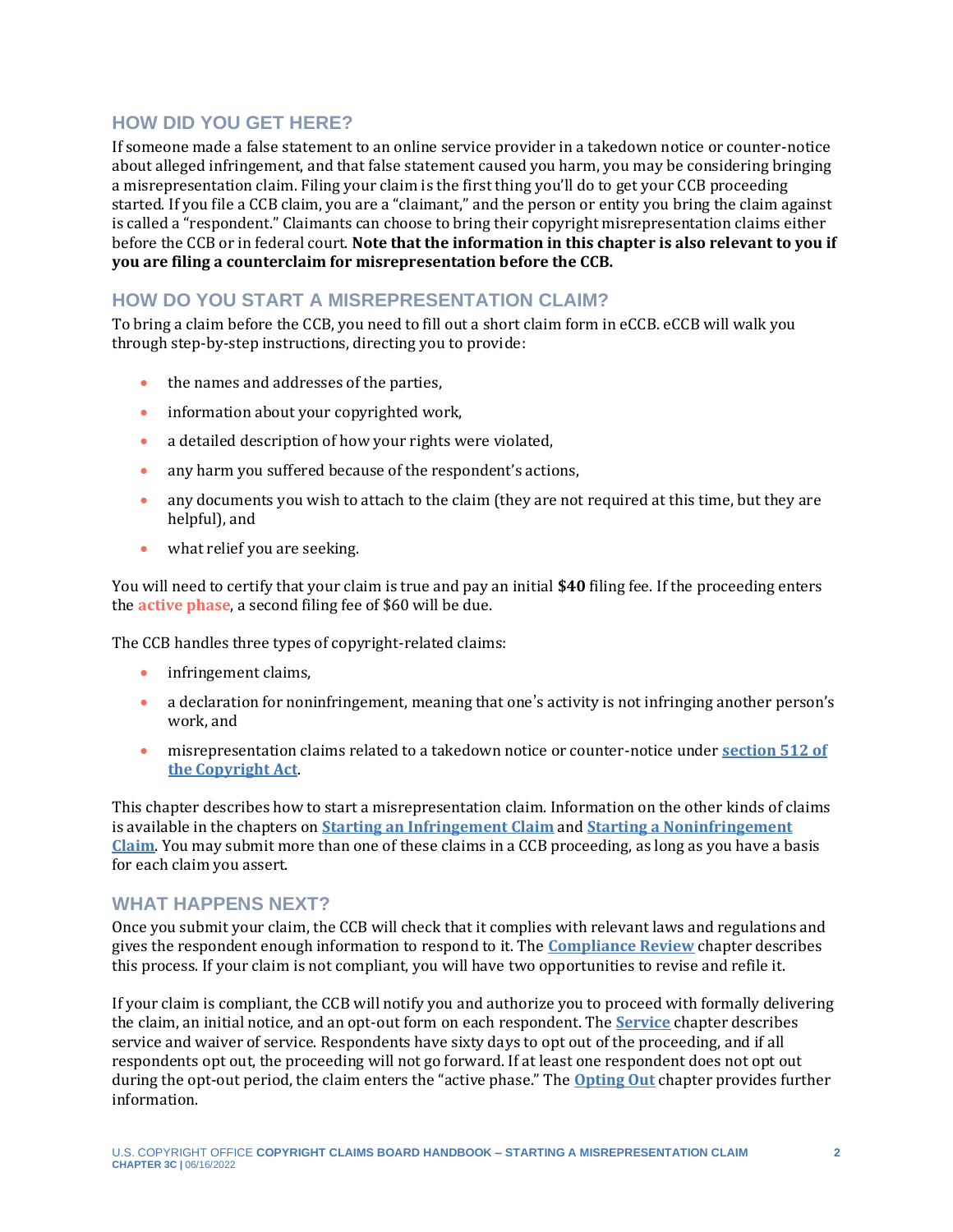## <span id="page-2-0"></span>**The DMCA Notice and Takedown System**

Misrepresentation claims in the CCB are about the "notice and takedown" system set up by the Digital Millennium Copyright Act (DMCA).

Congress passed the DMCA to establish a fairly simple process to address accusations of online infringement, usually without the need for litigation. A copyright owner can provide a takedown notice to an online service provider, notifying them that someone posted infringing content on the service provider's system or network and demanding it be taken down. Online service providers include websites that host content uploaded by users, such as YouTube and Instagram, and search engines that direct users to particular websites, such as Google and Bing. If an online service provider has followed the requirements of the DMCA by promptly removing or disabling access to the content the copyright owner identified as infringing, it can't be held responsible for the copyright infringement of others.

Once the content is taken down, the person or company that posted the content may get it reposted by sending a counter-notice to the service provider. Typically, the counter-notice states that the content was removed or disabled by mistake or misidentification and asks that the content be reposted.

## <span id="page-2-1"></span>**What Is a Misrepresentation Claim?**

You can bring a DMCA misrepresentation claim in the CCB if all of the following actions occurred:

- The respondent sent an online service provider either
	- o a **takedown notice** claiming online content or activity was infringing, or
	- o a **counter-notice** denying infringement and claiming the online content was removed or disabled due to a mistake or a misidentification.
- The respondent made a **misrepresentation** (a false or incorrect statement of fact) in the takedown notice or counter-notice.
- The respondent **knew** the misrepresentation was false or incorrect.
- The misrepresentation was **important** to the online service provider's decision to take down or repost the content.
- The online service provider **relied on** the misrepresentation.
- You were **harmed** as a result.

Make sure your claim describes each of these elements of misrepresentation. You ultimately will have to prove each one.

The full text of the portion of the DMCA that discusses the requirements for misrepresentation claims, section 512(f), is available on the **[Copyright Office website.](https://copyright.gov/title17/92chap5.html#512)** More resources related to section 512 and the notice-and-takedown system are available on **[copyright.gov/](https://www.copyright.gov/512)512**.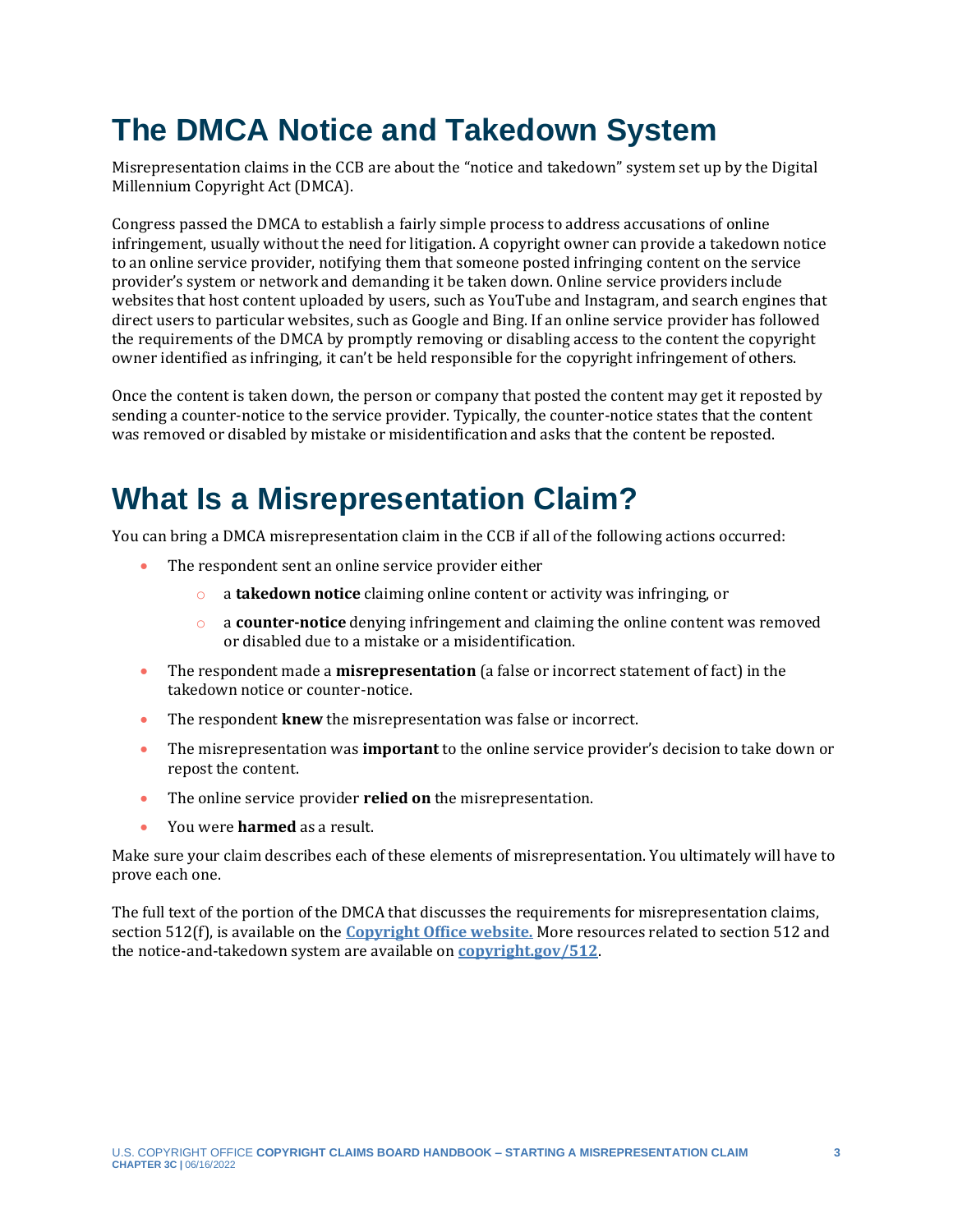## <span id="page-3-0"></span>**Questions to Ask Yourself Before You Bring an Infringement Claim**

This section reviews key issues to consider and information to prepare for a CCB misrepresentation claim.

## **Did the respondent make a misrepresentation in a DMCA takedown notice or counter-notice?**

For you to have a DMCA misrepresentation claim, the respondent must have sent a copyright takedown notice or counter-notice to an online service provider making a false or incorrect statement that the respondent knew was false or incorrect.

*Examples: The respondent wrote a song and gave you permission to use it as part of your online video. The respondent later sent a takedown notice to your online service provider, falsely claiming that you had no right to use the song.*

*The respondent posted a copy of your video online. You sent a notice to the respondent's online service provider to take it down. The respondent sent a counter-notice claiming that you're not the copyright owner, but you are, and the respondent had no basis to believe you did not own the copyright.*

## **Did the online service provider take down or restore the allegedly infringing online content or activity because of the false statement?**

To win a misrepresentation claim, you must show that the misrepresentation was **[material](#page-12-0)** enough to have caused the online service provider to remove or repost the work. A misrepresentation isn't important or significant if the service provider wouldn't have relied on it or used it as the basis to remove or repost the content in question.

Not every incorrect statement will be sufficiently important or significant to support a misrepresentation claim.

<span id="page-3-1"></span>*The following situations would not be likely to meet the importance test if:*

- the respondent's takedown notice included an incorrect address, or
- the respondent's counter-notice included a typo in the date.

## **Did the false statement cause you harm?**

A DMCA misrepresentation must have caused some provable harm ("injury") or damage to you, such as a financial loss.

**NOTE:** Even if there has been no money lost, the CCB may find that the misrepresentation caused harm, for example, to your reputation or your interest in freedom of expression. Some courts have determined that the misrepresentation itself counts as harm for a DMCA misrepresentation claim, while other courts have required the claimant to show a separate harm from the misrepresentation. The rule the CCB will follow depends on the law of the federal court in the location with the strongest connection to the participants and the claim.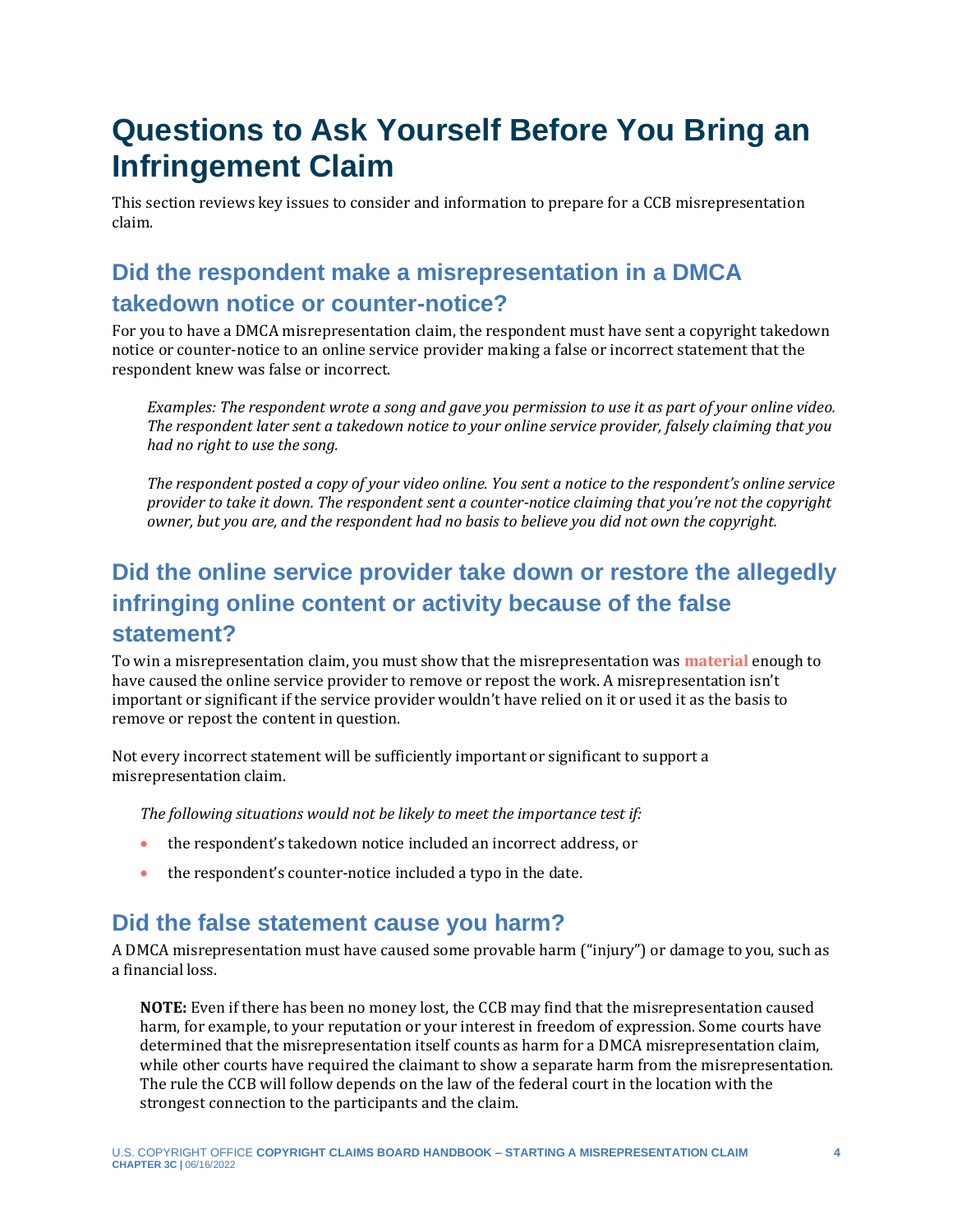For example, this requirement would likely be satisfied in the following circumstances:

- You sell drawings through an online marketplace, and a takedown notice prevented any sales until the marketplace reposted the drawings. The lost sales could be an injury for these purposes.
- You make advertising money from your videos based on how many viewers watch them. One of your videos was online for a while, with thousands of viewers each month, until it was taken down based on the respondent's takedown notice. You lost a substantial amount of advertising income before your video was restored, and this could be considered harm for these purposes.
- You are an artist, and your art was posted online by another person until you sent the website host a takedown notice. The poster of your art was able to get their post put back up due to a false counter-notice. You may have had sales diverted or been otherwise harmed due to your art being posted on an unauthorized website.

### **Do you want to be in the "smaller claims" track?**

If you are seeking damages of \$5,000 or less, you have the option to have your claim heard under the CCB's "smaller claims" procedures. Smaller claims proceedings are even more simplified and efficient than standard claims, with the information and documents that each party has to share more narrowly tailored to the needs of the proceeding. More information is available in the **[Smaller Claims](https://ccb.gov/handbook/Smaller-Claims.pdf)** chapter.

**TIP**: The claims form on eCCB will ask you whether you want to proceed on a smaller claims track and will ask you to confirm that choice. Choose carefully because you can only change your mind about whether you want your claim to be heard as a smaller claim before you serve it on any of the parties. After your claim is served, you can only change that decision with the agreement of the other parties and the CCB.

### **What harm did you suffer, and what do you want from the CCB?**

If you bring a misrepresentation claim and win, the CCB can order the respondent to pay you any damages they caused, up to \$30,000. If you are seeking damages, however, your claim should identify some financial loss or harm or other provable injury you suffered because of the misrepresentation.

You may also state in your claim that you want the respondent to agree to stop making misrepresentations. Unlike federal court, the CCB cannot order the respondent to stop or modify activities unless the respondent notifies the CCB that, if found liable, they will stop or modify the activity. For a misrepresentation claim, that could include agreeing to stop sending false takedown notices or counter-notices. Therefore, you can state that you would like the respondent to stop their activities, but the CCB can't order this unless the respondent agrees.

### <span id="page-4-0"></span>**Do you have any evidence you want to include in your claim?**

<span id="page-4-1"></span>You can attach documents or other evidence to your claim when you file. If there is a key document or set of documents you think are helpful to your claim, you will likely want to include them. You're not required to attach any documents or other evidence at this point in the proceeding. You will, however, have to give that evidence to the respondent during the **[discovery](#page-12-0)** phase of your proceeding.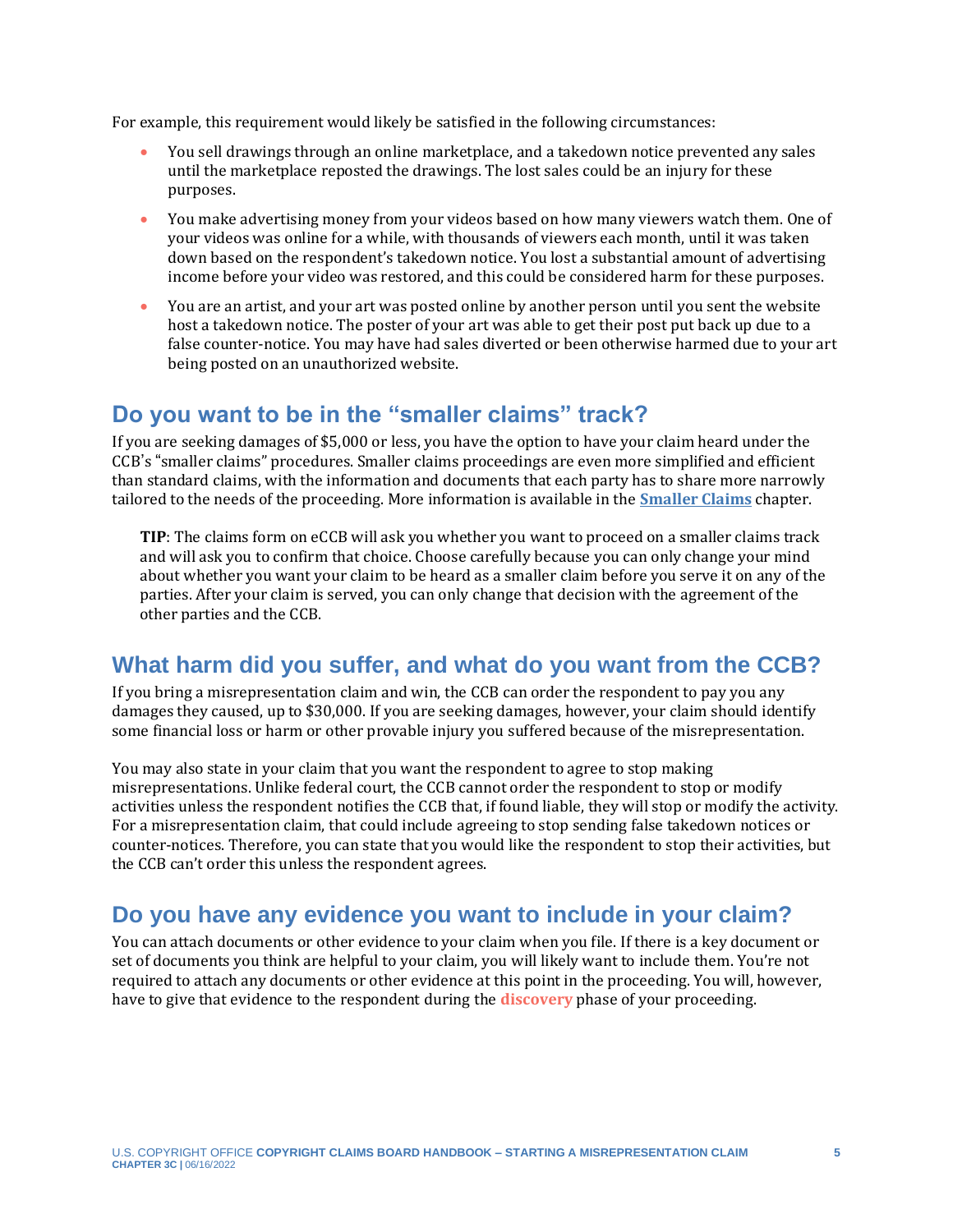The following are examples of documents you may wish to consider including with your response:

- a copy of the takedown notice, and of any counter-notice, that you say includes a misrepresentation
- documents that show that the respondent's statement amounted to a misrepresentation
- documents that are evidence you suffered damages because of the misrepresentation
- documents that are evidence of how much you suffered in damages
- <span id="page-5-1"></span>• any other key evidence that supports your response

## **Do you want legal representation?**

The CCB is set up to be far more streamlined and easy to understand than federal court. As such, you're able to represent yourself in your CCB proceeding whether you're an individual or a business. You're not required to hire a lawyer, but you are allowed to use one. Some lawyers or law students may be willing to represent you for free or for a reduced fee. The CCB provides a **[directory](https://ccb.gov/pro-bono-assistance/)** for **[pro bono](#page-12-0)** law student legal representation. If you want to learn more about your options for representing yourself or getting a lawyer, you can find more information in the **[Representation](https://ccb.gov/handbook/Representation.pdf)** chapter.

## <span id="page-5-0"></span>**How to Submit a Claim**

You file your CCB claim by submitting an online claim form. This section provides guidance on filling out the claim form through eCCB.

eCCB can be found on the **[CCB's website](https://ccb.gov/)**. **[eCCB](https://dockets.ccb.gov/)** will guide you through the steps to file your claim, with instructions and helpful information along the way. Information about setting up an account and accessing the online form can be found in the **[eCCB](https://ccb.gov/handbook/eCCB.pdf)** chapter.

Keep these things in mind before you get started:

- **You must use eCCB for all filings in your CCB proceeding.** If you truly can't use eCCB, for example, because you don't have access to the internet, you can **[contact the CCB](https://ccb.gov/contact/)** to request permission to file a paper claim. It's up to CCB whether to grant your request, and using the electronic system is *strongly recommended*. Using mail for your filings instead of eCCB will be costlier, increase the chances that your filings could get lost, and likely will cause delays.
- **You may file your claim on eCCB yourself, or a lawyer or law student representative can file it for you.** A business representing itself can file through an in-house attorney, owner, officer, member, partner, or another authorized employee if that employee has the permission of an owner, officer, member, or partner in writing. You can find more information about representation in CCB proceedings in the **[Representation](https://ccb.gov/handbook/Representation.pdf)** chapter. If someone else files the claim for you, they must certify that they confirmed the accuracy of the information with you.
- **eCCB will guide you through the filing step by step, asking you questions and giving you instructions**. eCCB also has "tooltips," marked with a lowercase "i" in a circle, that give more information, including links to resources. This Handbook may also serve as a useful resource if you need additional guidance
- **You don't need to complete your claim in one sitting.** You always have the option to save your claim form and return to complete it later by selecting "Save & exit" at the bottom of the screen. The claim form is broken up into easy-to-digest pages, so you should complete the screen you are working on before exiting. To return to a draft claim, select "Submit a claim" on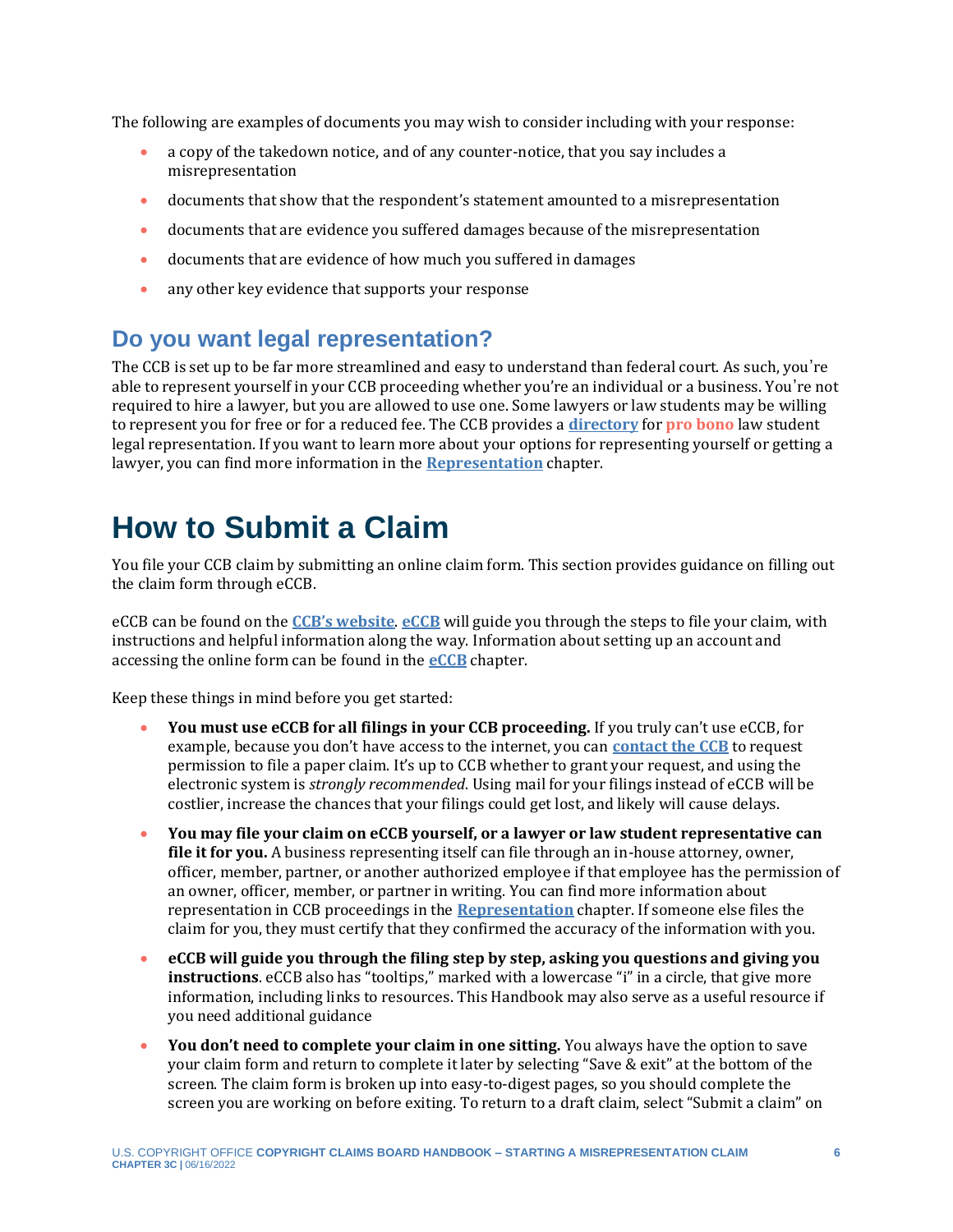your eCCB dashboard. You will see a notice at the top of the pop-up window stating you have an incomplete filing. Click the "Continue filing" button to continue working on your claim, and then select your draft claim in the next window.

Once you're ready to begin working on your claim, log in to your eCCB account. When you are logged in, click the "Submit a claim" link at the top of your dashboard. Then follow the steps below.

## **Selecting Your Claim Type**

Once you have logged in to your eCCB account, click the "Submit a claim" link at the top of your dashboard. A pop-up box will appear and prompt you to identify the type of claim or claims you are asserting. There are three options:

- **[claims of infringement](https://ccb.gov/handbook/Infringement-Claim.pdf)** of a copyright,
- claims seeking declarations that your activities **[do not infringe](https://ccb.gov/handbook/Noninfringement-Claim.pdf)** someone else's copyright (for example, if someone has threatened you with a copyright lawsuit and you wish the CCB to decide that your activities are not infringing), and
- claims of misrepresentation in takedown notices and counter-notices sent under the Digital Millennium Copyright Act (DMCA).

For purposes of this chapter, choose the third option. If you have infringement or noninfringement claims as well, you must also select those claims at this stage. You will go through each claim one at a time. Once you select the type of claim or claims you are asserting, click "Continue."

On the next screen, you will be asked whether you want the claim to proceed as a "**[smaller claims](https://ccb.gov/handbook/Smaller-Claims.pdf)**" proceeding. Select "Yes" to choose a smaller claims track or "No" for a standard CCB proceeding. You should only choose a smaller claims track if you are willing to have your damages limited to a maximum of \$5,000. You can learn more about the smaller claims option, which provides for, among other things, a more streamlined discovery process, in the **[Smaller Claims](https://ccb.gov/handbook/Smaller-Claims.pdf)** chapter.

## **Providing Claimant Information**

On the claimant screen, you need to identify each claimant in the proceeding and who is representing them (including whether the claimants are representing themselves). You will begin by clicking "Add claimant," providing the information further described below on the pop-up screen, and clicking "Save."

Once you are done adding the first claimant, you may add additional claimants, if any, by clicking the "Add claimant" button again. You may only include claimants who have agreed to be added.

When you have entered all of the claimant information, click "Save & continue." Or, if you'd like to complete this filing in more than one sitting, select "Save & exit."

#### **CLAIMANT TYPE INFORMATION**

You will need to identify each claimant and provide all contact information required on the screen. When you identify the claimant,

- select "individual" if the claimant is a person, or
- select "organization" if the claimant is a business, corporation, company, non-profit organization, or some other kind of entity.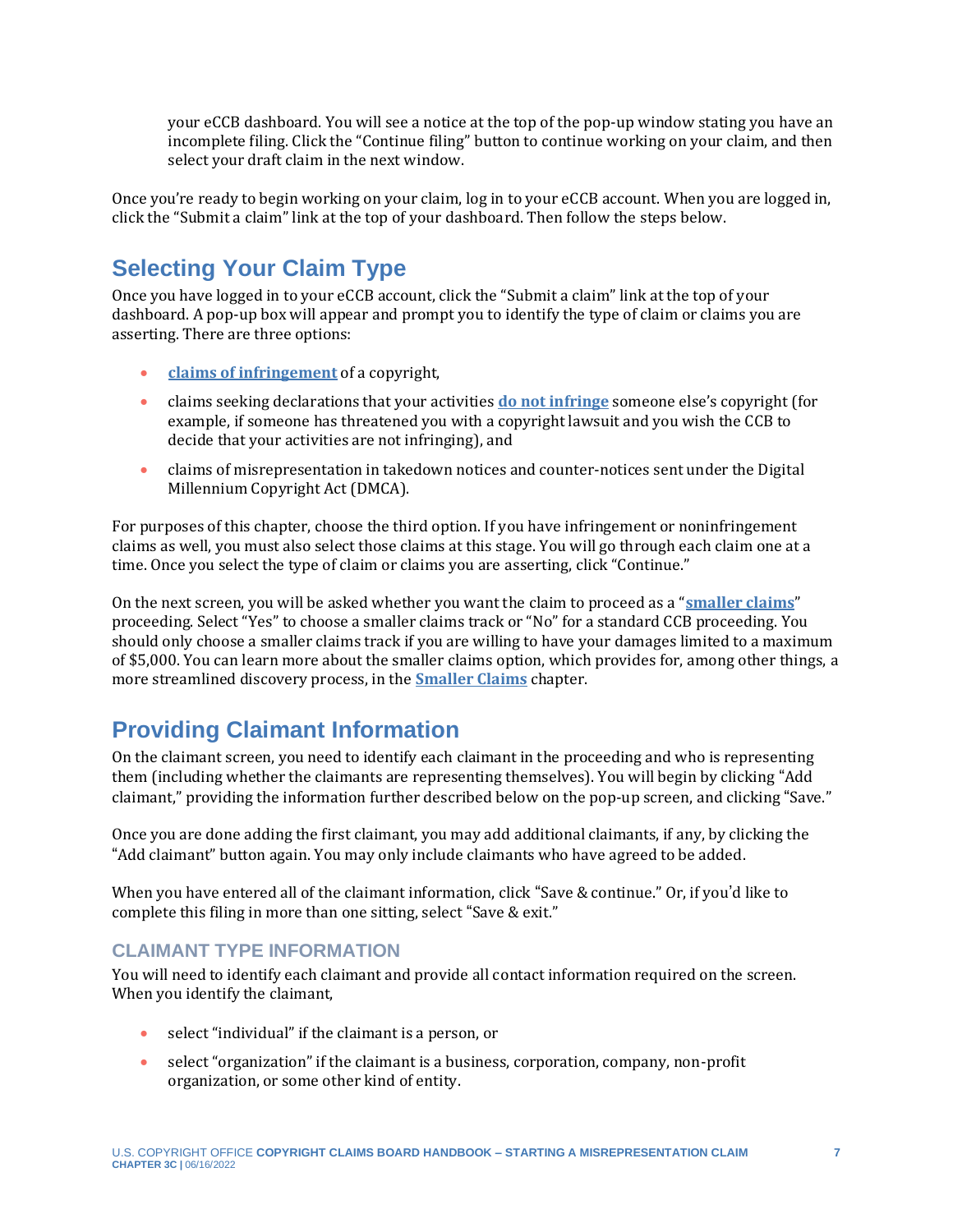If an individual goes by a stage name or pseudonym, you can include it in the "alias" field. Although not required, if the respondent is more likely to know the claimant by their alias than by their true name, providing the alias may help the respondent understand who is asserting the claim.

#### **CLAIMANT REPRESENTATIVE**

You will need to identify who is representing each claimant and provide all contact information required on the screen.

**NOTE:** Self-representing individuals cannot represent other claimants.

| Representative option                         | Select if.                                                                                                                                                                                                                                                                                                                                                                           |
|-----------------------------------------------|--------------------------------------------------------------------------------------------------------------------------------------------------------------------------------------------------------------------------------------------------------------------------------------------------------------------------------------------------------------------------------------|
| <b>Myself</b>                                 | You are the claimant, and you are<br>$\bullet$<br>representing yourself.                                                                                                                                                                                                                                                                                                             |
|                                               | You are an attorney or law student<br>$\bullet$<br>representative who is completing the claim<br>form on behalf of a client.                                                                                                                                                                                                                                                         |
|                                               | You are an authorized business<br>$\bullet$<br>representative completing the claim form on<br>behalf of your organization.                                                                                                                                                                                                                                                           |
| <b>Self-Representing</b>                      | You are adding an individual as a claimant other<br>than yourself and they are representing<br>themselves.                                                                                                                                                                                                                                                                           |
| <b>Authorized Representative</b>              | An organization is a claimant, which is involved in<br>the proceeding, and they are represented by one<br>of its owners, officers, partners, members, in-<br>house attorneys, or another authorized employee<br>other than yourself.                                                                                                                                                 |
| <b>Attorney or Law Student Representative</b> | You should select this if you do not represent the<br>claimant, but the claimant is represented by an<br>attorney or law student.                                                                                                                                                                                                                                                    |
| <b>Unknown</b>                                | There is a claimant involved in the proceeding<br>who has given you authorization to file the claim<br>on their behalf, but you don't know how they will<br>be represented or have the necessary contact<br>information of their representative. They will<br>need to provide their representative's contact<br>information before the claim can move forward in<br>the active phase |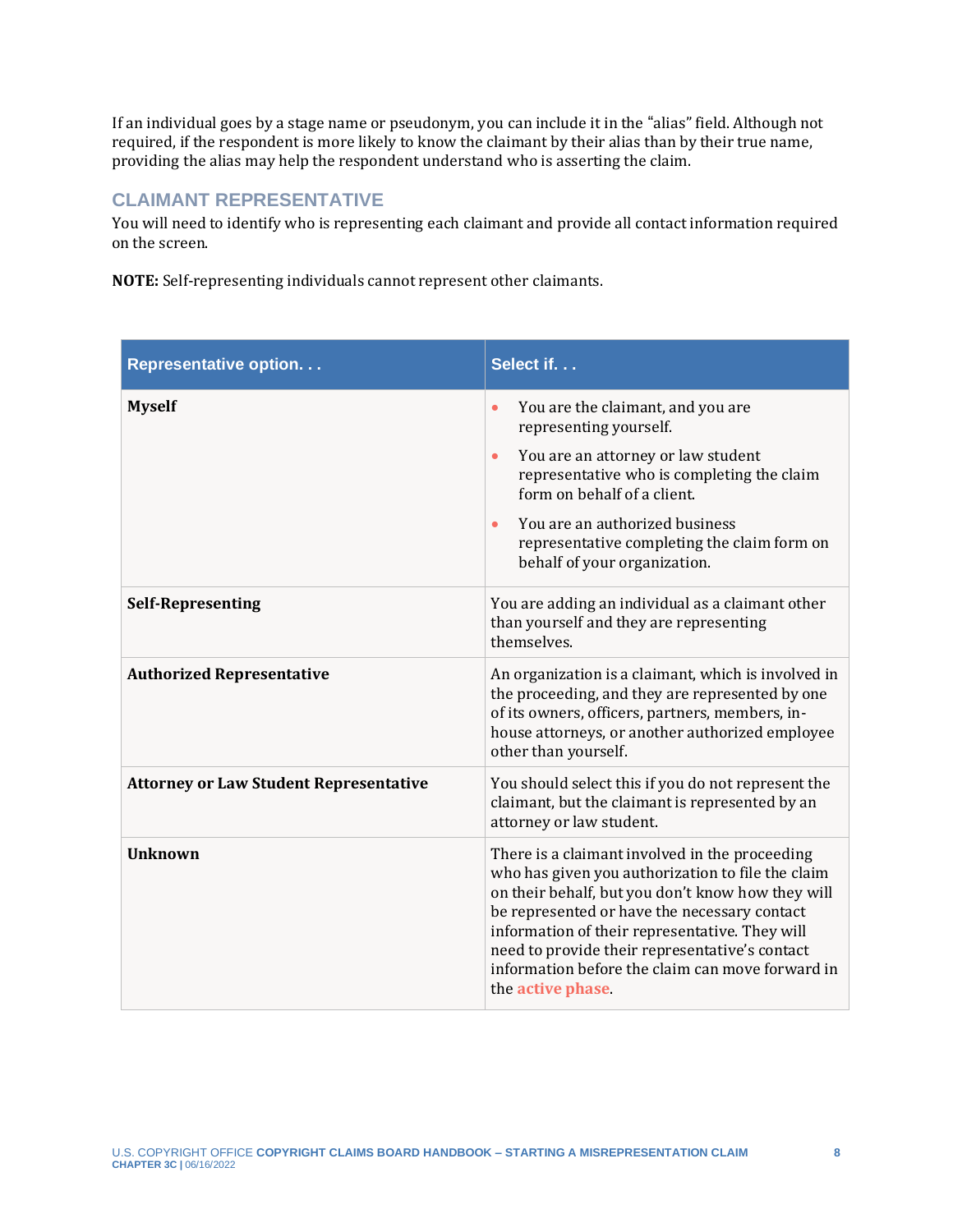## **Providing Respondent Information**

On the next screen, you need to identify each respondent in the proceeding. You will begin by clicking "Add respondent," providing the identifying information required on the pop-up screen, and clicking "Save." You may add additional respondents by clicking the "Add respondent" button again.

<span id="page-8-0"></span>If your respondent is an organization, you will need to confirm whether the organization has a **[designated service agent](#page-12-0)** by searching the **[Designated Service Agent Directory](https://agent-directory.ccb.gov/)**. There is a link to the directory within the online claim form. If the organization has an agent, you will need to put the contact information from the directory into the claim form.

When you have entered the information for all respondents, click "Save & continue." Or, if you'd like to complete this Filing in more than one sitting, select "Save & exit."

Sometimes, you may not know all the information you need.

- **If you don't know the respondent's identity and the infringement is online:** CCB staff attorneys can give you information about obtaining a subpoena under 17 USC § 512(h), which may help you obtain information from an online service provider to identify the respondent in cases of online infringement.
- **If you don't know an individual respondent's name:** You may check the "I only know the individual by their alias" box and provide their alias.
- <span id="page-8-1"></span>• **If you don't know the respondent's address:** A respondent's address is needed to complete service of the claim. If you know you are in danger of the **[statute of limitations](#page-12-0)** expiring, you can submit your claim without the address and certify that you need to file the claim now because you believe the statute of limitations is about to expire. You will be given a set time period to provide the address before the claim is cleared for service.
- **If you don't know the respondent's email, phone, or fax:** You do not need it to file your claim. This information is optional, but it is helpful if available.

## **Confirming the Claim Type**

After you enter the required information about all claimants and respondents, eCCB will ask you to confirm the type of claims you want to bring, and your choice of whether this will be a standard CCB proceeding or a "smaller claims" proceeding.

Your previous answers should already be selected. If they are correct, select "Save & continue." If they are not correct, you may change your answers as needed, select "Apply changes," and then select "Save & continue." Changing your claim answers will reload the previous steps, so you would need to reenter the claimant and respondent information.

## **Completing the Misrepresentation Section**

Next, the eCCB claim form will prompt you to provide the details of your misrepresentation claim. The claim form's misrepresentation page contains a series of blank boxes for you to enter the key facts about the takedown notice, any counter-notice, and the respondent's statement that you claim was false.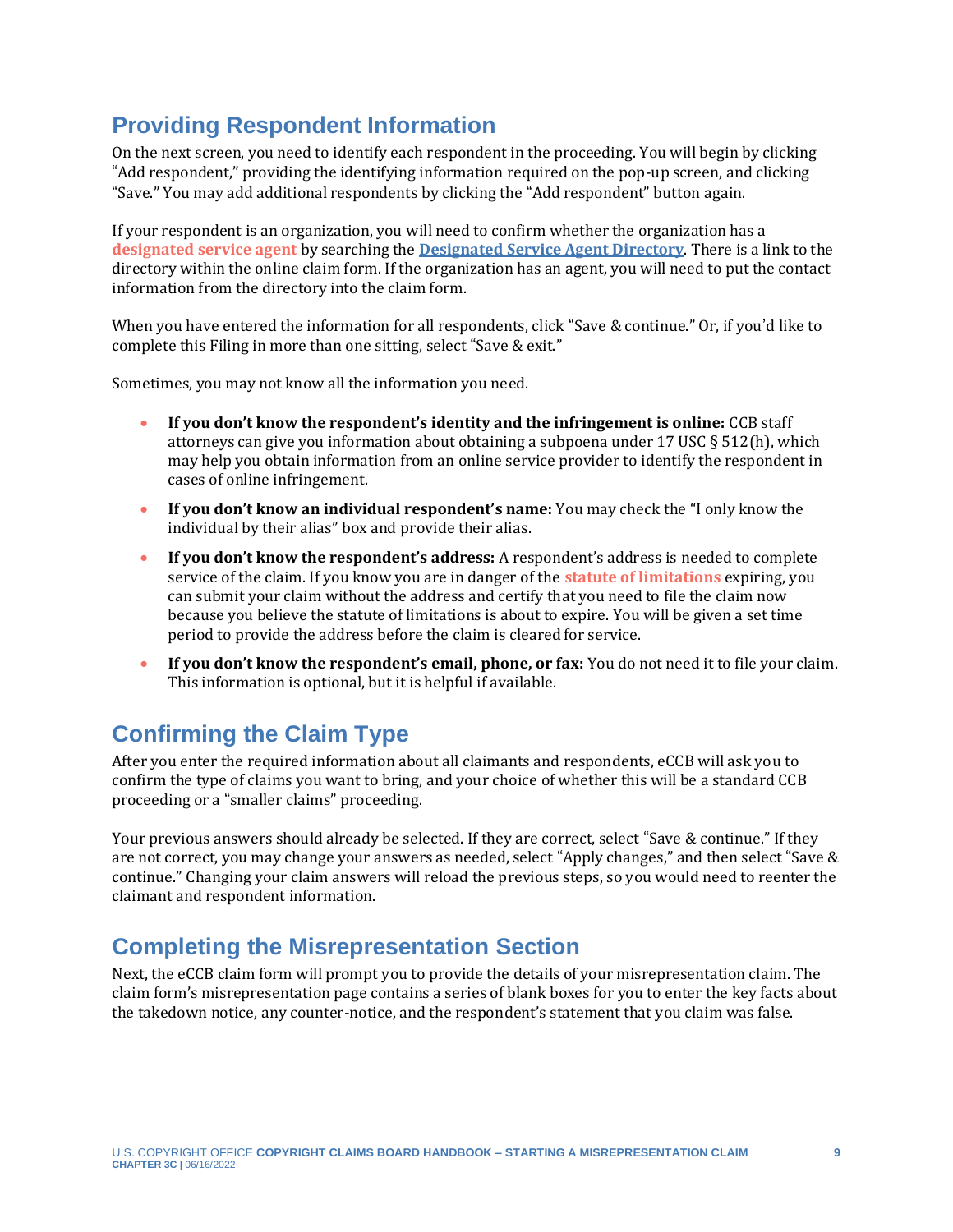#### **TAKEDOWN NOTICE**

First, provide the following information about the takedown notice:

- the name of the person or business that sent it;
- the name of the online service provider that received it;
- the date it was sent, if you know the date; and
- a description of the notice. This description does not have to be lengthy, and you do not need to duplicate information that you provide elsewhere in the claim.

#### **COUNTER-NOTICE**

The next question asks if a counter-notice was sent. If no, select "No." If there was a counter-notice, select "Yes."

If you select "Yes," new fields will appear, asking you for the same four items about the counter-notice that you provided above about the takedown notice: who sent it, who received it, the date sent if known, and a description. Complete those sections in the same way described above.

You must also check a box to indicate whether the misrepresentation appeared in the notice or in the counter-notice.

#### **THE MISREPRESENTATION**

In the next field, identify the specific words in the notice or counter-notice that you believe are a misrepresentation of the facts, and explain why those words are a misrepresentation.

**TIP:** If you have a copy of the notice or counter-notice that contains the disputed words, you can also upload it through eCCB along with your claim, but in this field, you should focus on the specific words that you believe misrepresented the facts. More information about uploading documents can be found in the **[Documentation](#page-10-0)** section of this chapter.

#### *Describe the Harm Suffered and the Relief You Are Seeking*

The last question on the page asks you to describe the harm you have suffered as a result of the alleged activity and the relief you are seeking from the respondent.

In your own words, describe how the misrepresentation caused you harm.

**TIP**: A misrepresentation must be substantial or significant enough to have caused the online service provider to take the allegedly infringing content offline or to put it back online. So your description of the harm should indicate why you believe the misrepresentation was significant enough that the service provider relied on it as a basis for removing, disabling, or restoring access to the content.

You also need to state what kind of relief you want from the CCB. If you are seeking damages, you should identify some financial loss or harm or other provable injury you experienced because of the misrepresentation. You can include an estimate of any monetary loss that you are seeking, though it is not required. If you do state an amount, it cannot be over the maximum that the CCB can award you. The most that the CCB can award you in a misrepresentation proceeding is \$30,000, or \$5,000 if you choose to pursue the claim through the CCB's "smaller claim" track.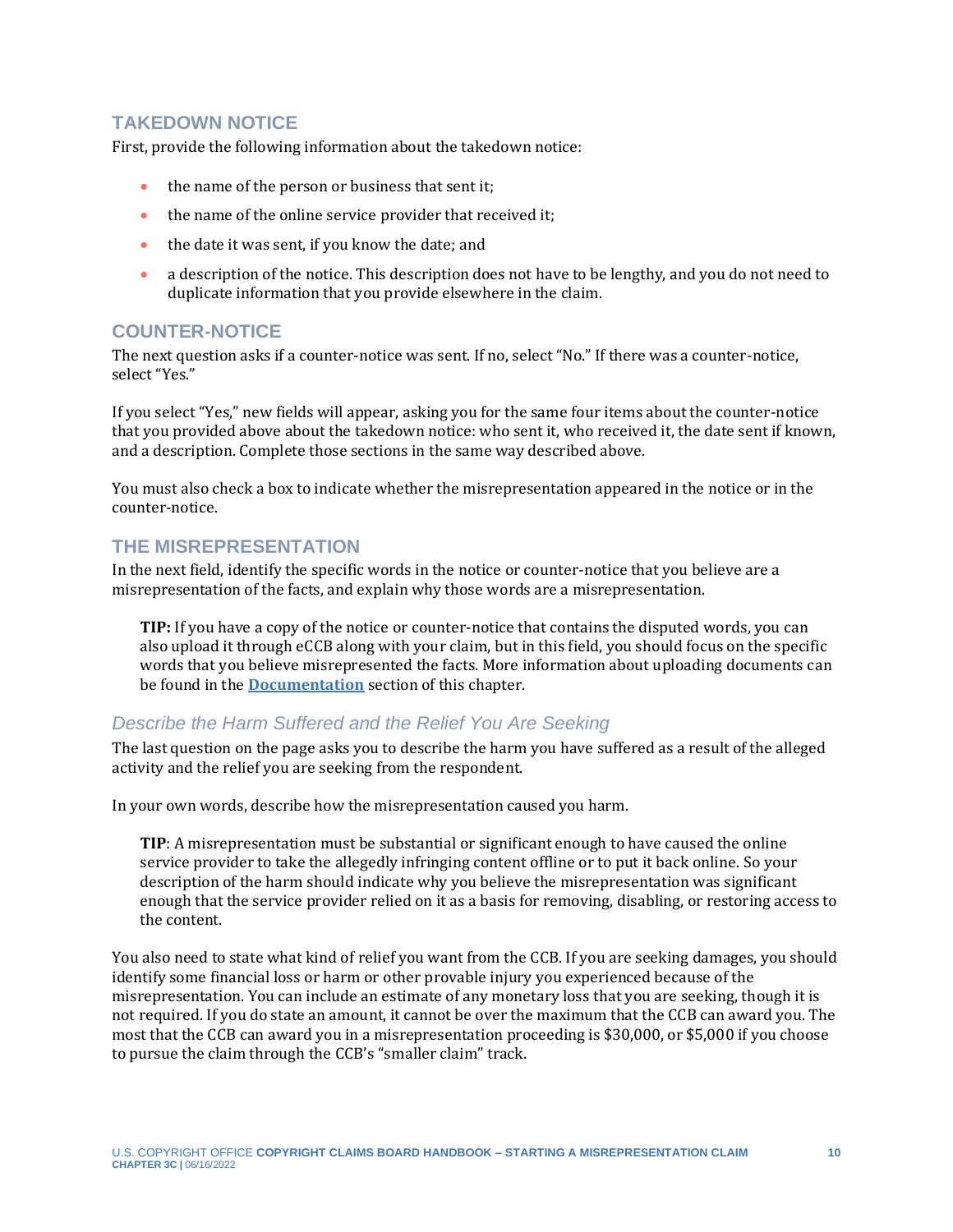<span id="page-10-1"></span>You may state in this field that you would like the respondent to stop sending takedown notices or counter-notices about the conduct at issue. However, you should understand that the CCB can only make the respondent stop their behavior as part of its **[final determination](#page-12-0)** if the respondent informs the CCB that, if found liable for misrepresentation, they agree to stop their behavior. If the CCB finds that the respondent committed a misrepresentation, and the respondent has agreed to go along with the requirement, the CCB's final determination can require the respondent to cease sending false DMCA takedown notices or counter-notices about the conduct at issue.

When you have completed all of the fields on the Misrepresentation page, select "Save & continue" at the bottom of the page.

## <span id="page-10-0"></span>**Adding Supplemental Documentation**

In the next section of the claim form, you can choose to submit supplementary material or documents that play a significant role in your claim. Filing documents along with the claim can help to show the respondent and the CCB that you have important evidence in support of your claim. If you do not submit these documents now, you will need to provide various relevant documents when the proceeding moves to the active phase and discovery starts. See **[above](#page-4-0)** for examples of evidence you may wish to consider submitting with your claim.

You can add a wide variety of file types, including:

- PDF (Portable Document Format) documents;
- Microsoft Word documents, Excel spreadsheets, and PowerPoint presentations;
- Corel WordPerfect documents:
- tab-separated values (TSV) files and comma-separated values (CSV) on your files;
- plain text and rich text documents; and
- audio, video, and image files.

To upload, you can drag the files from a folder into the box in the middle of the page, or you can click the "choose from folder" hyperlink in that box and select the files you wish to submit.

Once you have uploaded the supplemental documents and materials you wish to file with your claim, click the "Save & continue" button.

### **Review and Payment**

The "Review & Pay" page includes all the information that you have provided in the claim up to this point. Carefully double-check the information on this page. If you have any corrections, you can select "Edit" to revise any entries necessary. Each section of information has an "Edit" button, which will take you back to that section so you can make changes. After you make changes, you can click "Save & review" to go right back to the review page.

#### **DECLARATION**

Once you have completed your review and any revisions, you must confirm that the information in your claim is accurate and truthful to the best of your knowledge. This declaration is "under penalty of perjury," which means that you recognize you may be subject to penalties if you know that any statement in the declaration or your claim is not true.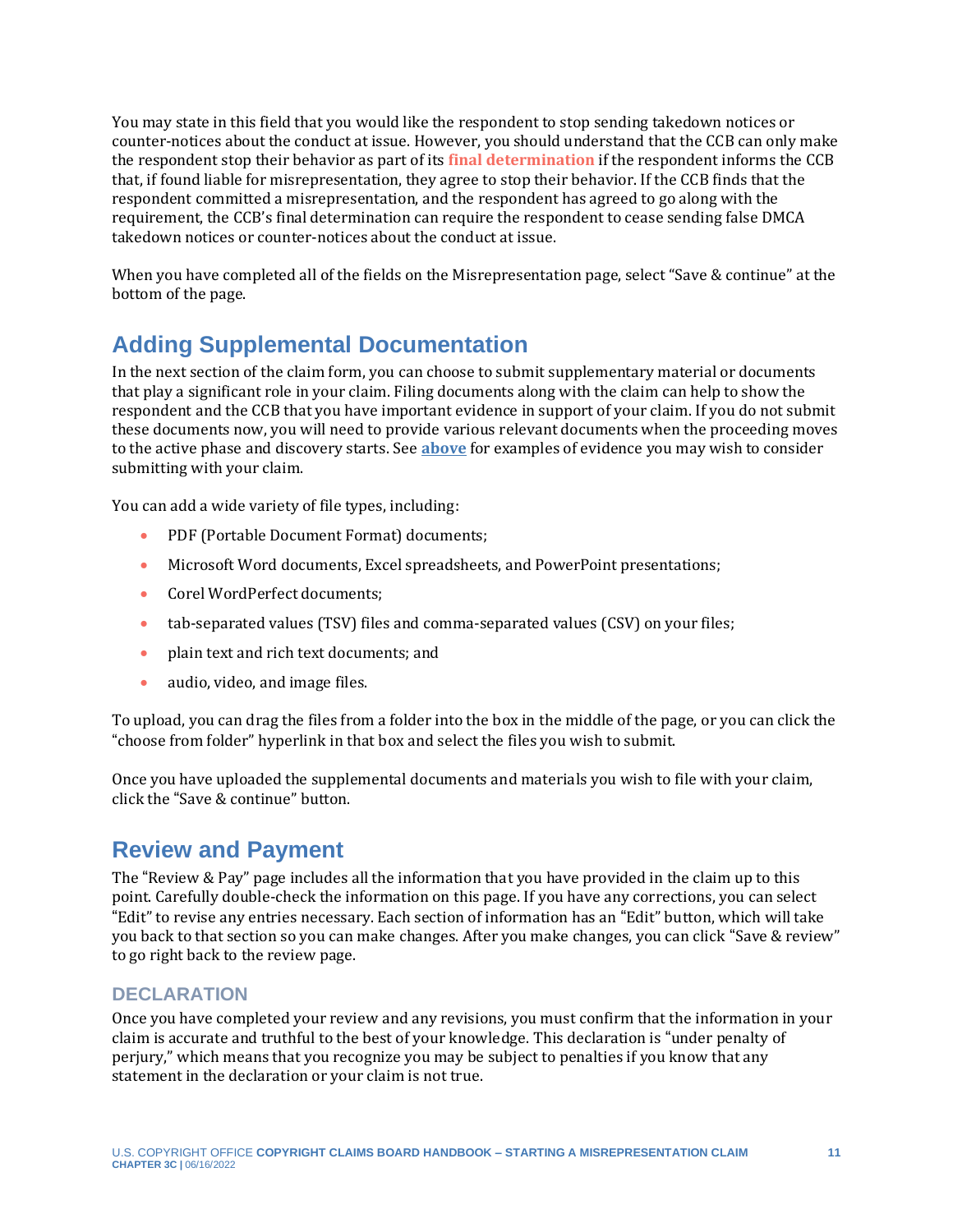To complete the declaration, type your full name into the "Digital signature" box near the bottom of the "Review filing" page and click "Agree & submit."

#### **FILING FEE**

eCCB will then take you to a page to submit your payment. Your initial payment for the claim is a **\$40** filing fee (a second **\$60** payment will come if the opt-out period ends and at least one respondent has not opted out of the proceeding). You make the payment through Pay.gov, a secure government website portal for electronic collection of funds. You may select one of four ways to pay:

- bank account (ACH),
- Amazon account.
- PayPal account, or
- debit or credit card.

The fee is not refundable. You must submit the initial payment to complete the filing process, or the CCB will not receive and process your claim.

Select the way you want to pay, and click "Enter." The website will direct you to a page to enter the account information for your method of payment.

When your payment is complete, congratulations! You have initiated your claim.

## <span id="page-11-0"></span>**Less Common Situations**

### **Refiled Claims**

Information about refiling a CCB claim against a party who has already opted out of the same claim is available in the Refiled Claims section of the **[Starting an Infringement Claim](https://ccb.gov/handbook/Infringement-Claim.pdf)** chapter.

### **Claims Against a Library or Archives**

Information about claims against libraries and archives and their employees is available in the Claims Against a Library or Archives section of the **[Starting an Infringement Claim](https://ccb.gov/handbook/Infringement-Claim.pdf)** chapter.